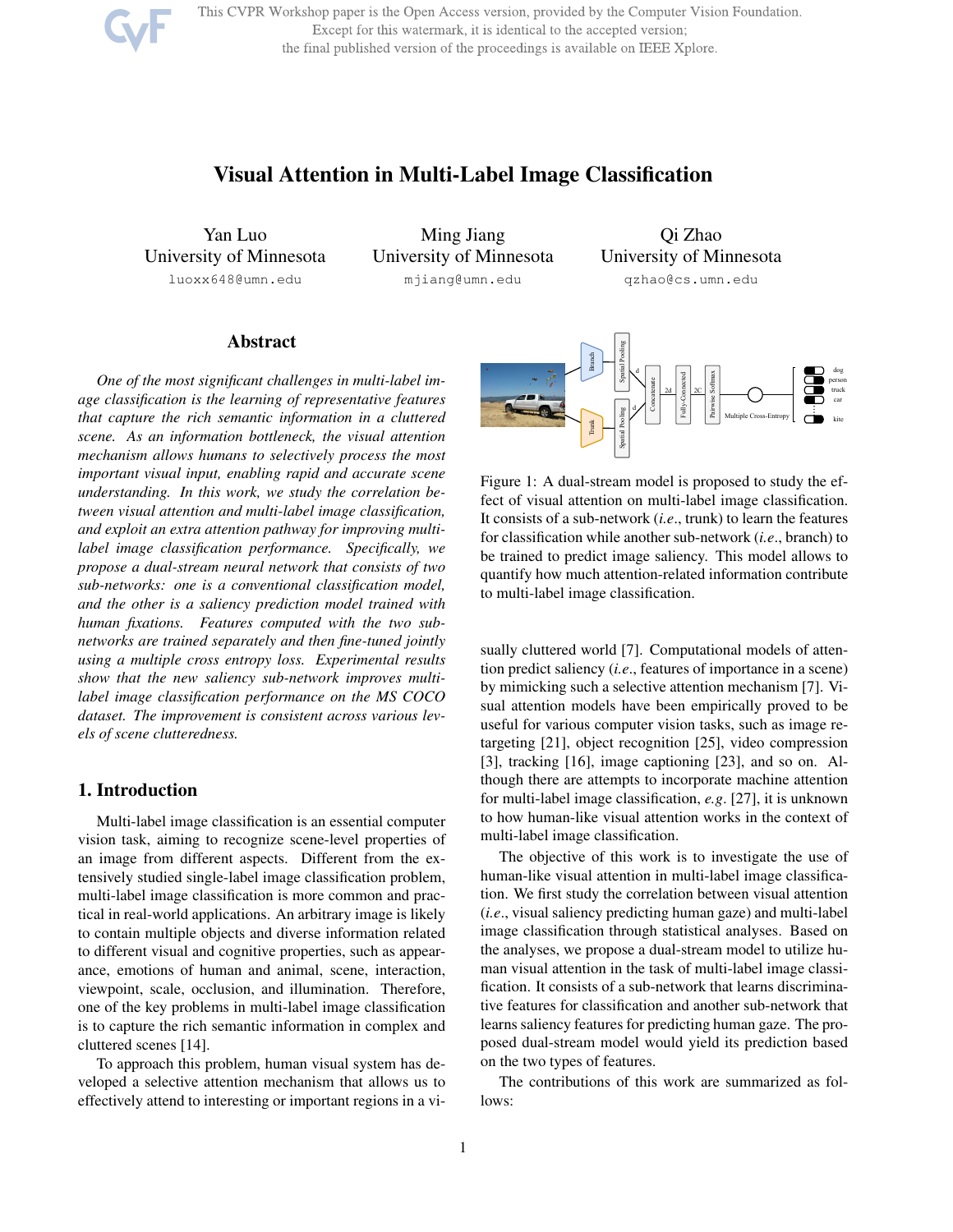- We perform an extensive analysis to study the correlation between visual attention and multi-label image classification. The features characterizing visual attention are extracted and analyzed in the context of multilabel image classification, showing the usefulness of attention in multi-label image classification.
- We demonstrate that incorporating visual saliency model into the proposed dual-stream model can boost multi-label image classification performance.
- We provide quantitative and qualitative analyses to understand the influence of the attention-related features on multi-label image classification.

## 2. Related Works

In this section, we briefly review the related literature on multi-label classification and visual attention prediction. Multi-label classification. Recently, Convolutional Neural Networks (CNNs) have made remarkable progress on single-label classification [9]. Due to its superior performance, CNN has been extensively applied to the problems of multi-label classification with localization techniques, such as region proposal [20] and localization [30]. Furthermore, recurrent neural networks (RNNs) are also widely used with CNNs to jointly characterize the semantic label dependency and relevance, such as [26, 2]. As discussed in [27], [26] may ignore the specific associations between semantic labels and the image content, and [27] introduces a framework unifying CNN and long short-term memory (LSTM), a special case of RNN, to fully exploit the spatial context in the images and associate the contents with semantic labels. A recurrent memorized-attentional module searches the attentional regions containing potential foreground objects. Interestingly, the attention module generalizes to various vision tasks, such as image captioning [29] and visual question answering [28]. Therefore, attention mechanisms have the potential to boost model performances in various vision tasks. Particularly, multilabel classification has a direct link to cognitive recognition and faces the challenge that is caused by diverse and rich context, where attention is needed. Several recent works have investigated the characteristics of the loss functions in multi-label classification task [12, 13]. As the cross entropy loss is simple, effective, and widely-used in CNNs[9, 4, 5], in this work, we adopt the multiple cross entropy (MCE) loss proposed by [13] in this work.

Similarly, numerous deep neural network models have been proposed to localize objects in images without additional human supervision. These models are learned endto-end in a similar way as single-label image classification, while emphasizing the localization accuracy as well as the classification accuracy. Oquab et al. [18] apply a global max pooling to localize a point on objects, while Zhou et al. [34] argue that a global average pooling leads to better classification and localization performances with class activation maps (CAMs). However, neither of them targeted complex and cluttered scenes. Oquab et al. [18] scan the scene at multiple scales to find small objects, while Zhou et al. [34] only demonstrated single-label classification performance. Minh *et al*. present a recurrent network model that can sequentially attend to different locations within an image for image classification [17]. Xu *et al*. introduce hard and soft attention mechanism to generate words for salient objects in an image [29]. However, these are model-based attention mechanisms and it is still unknown that how a visual saliency learned from human fixations works in the multilabel image classification task.

Deep learning based saliency prediction. In the past years, we have witnessed the remarkable success of saliency modeling, especially using deep learning techniques. Kummerer et al. propose two deep saliency prediction networks: DeepGaze I [11] built upon the AlexNet [9] and DeepGaze II [10] built upon the VGG [22]. Liu et al. [15] introduce a multi-resolution CNN, which is fine-tuned over image patches centered on both attended and unattended locations. An model consisting of a deep neural network applied at two different scales are presented by Huang et al. [6]. Pan et al. [19] introduce SalGAN, a generative adversarial network for saliency prediction. In [1], an LSTM-based deep network is proposed to refine the predicted saliency map iteratively. The most architectures of these works are complicated. For simplicity and generalizability, we follow [6] to use a similar network, which is based on ResNet-50 and takes single-scale images as inputs, for saliency modeling in this work.

# 3. Analysis

In this section, we analyze the correlation between visual saliency and multi-label classification. To this end, we will first build a classification model, based on the ResNet-50 architecture. We present the comparison of various objectlevel, image-level, and class-level statistics of the model predictions with the corresponding visual saliency ground truths.

# 3.1. Baseline and Performance Metrics

In this work, for the multi-label classification task, we use a baseline ResNet-50 network with a multiple cross entropy loss [13]. This baseline model is trained on the MS COCO training set and evaluated on its validation set. We use the same metrics as the related works [27, 35], *i.e*. classwise/overall precision (C-P/O-P), classwise/overall recall (C-R/O-R), classwise/overall F1 score (C-F1/O-F1), and mean average precision (mAP).

For the saliency prediction task, we use a variant of the SALICON saliency model [6] which is also based on a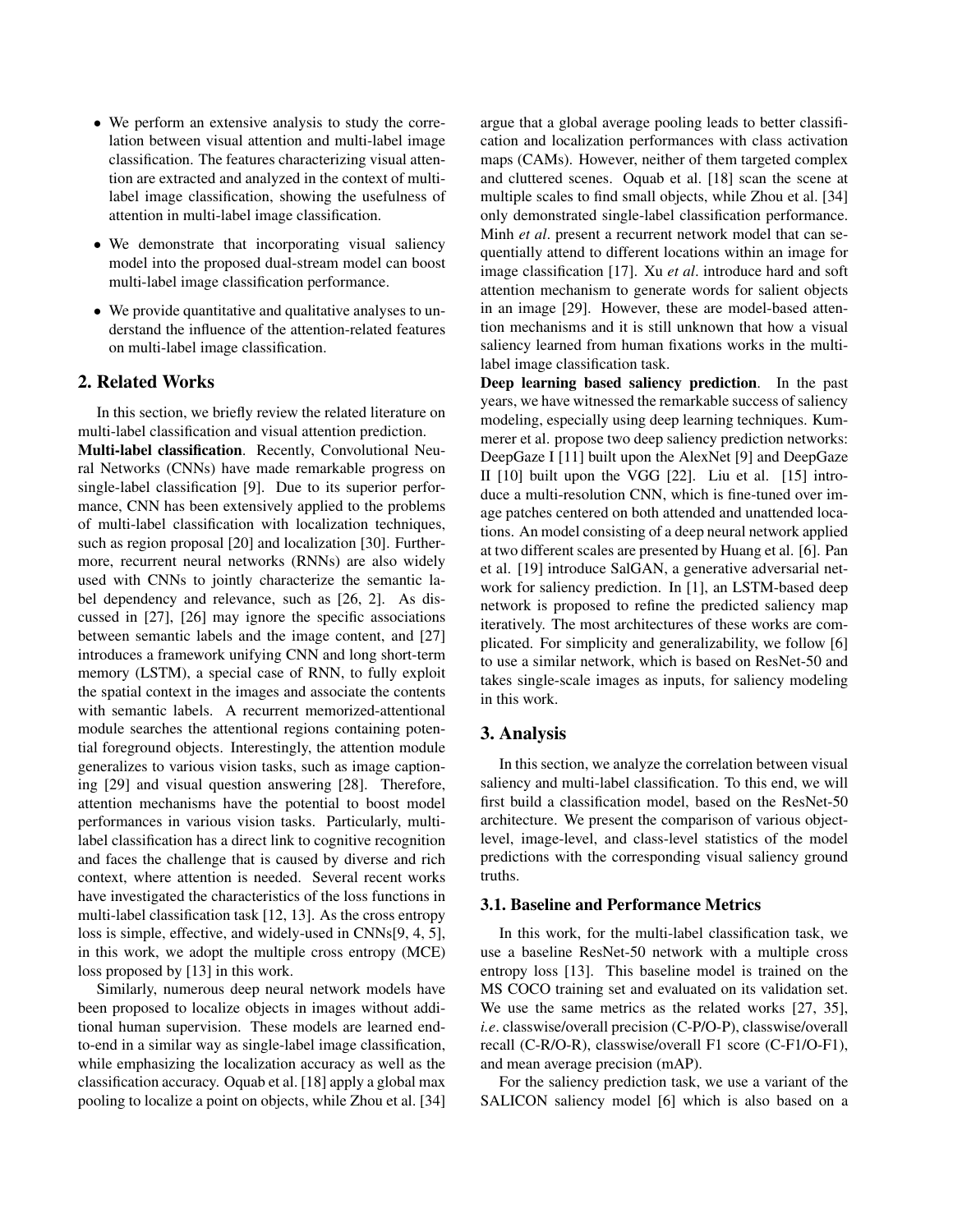

Figure 2: Analysis of two groups, *i.e.*, true positives (tp) and false negatives (fn) of classification, in terms of object size (a), object distance to the image center (b), and saliency value on the objects (c). Error bars indicate standard error of mean.

ResNet-50 backbone. It is trained on the SALICON [8] training set and predict saliency maps of MS COCO validation images. Normalized between 0 and 1, the values of the saliency maps indicate the likelihood that humans look at the corresponding pixels, which will be used in the following analysis.

# 3.2. Correlation between Visual Saliency and Multilabel Classification

To study the effect of various factors on a classifier's performance, we separate objects into two groups according to classification results: objects correctly recognized (*i.e*. true positives) and objects incorrectly recognized (*i.e*. false negatives). Between the two groups, we compare the objects' size, distance to image center, and the *max object saliency* (*i.e*. the maximum saliency value in an object's mask). As shown in Figure 2a, true positives (tp) are significantly larger than false negatives (fn), suggesting the larger objects are easier to classify (unpaired t-test, t=25.2469, p<0.0001). Figure 2b shows that objects closer to the image center are classified more correctly (unpaired t-test, t=-21.0477,  $p<0.0001$ ). Further, correctly classified objects are also more salient (see Figure 2c, unpaired t-test,  $t=34.8849$ ,  $p<0.0001$ ). Another observation on Figure 2c is that visual saliency is prone to attend the objects whose labels are correctly classified. The objects whose labels are misclassified get less saliencies.

Moreover, we analyze the above statistics for each class, and compute their correlations with the class-wise mAP scores. The classification performance (mAP) is found positively correlated with the object size (Pearson's  $\rho$ =0.2784, p=0.0124) and negatively with the distance to image center (Pearson's  $\rho = 0.5010, \langle 0.0001 \rangle$ ). It is also positively correlated with both the ground-truth "max object saliency" (Pearson's  $\rho$ =0.3651, p<0.0001) and model predictions (Pearson's  $\rho$ =0.3276, p=0.0030). These findings suggest strong connections between the classification performance and an object's size, location and saliency.

### 4. Methodology

According to the analysis in Section 3, we know that the correctly classified objects are more salient than the incorrectly classified objects. This implies that the visual saliency is prone to attend the objects which should be classified as a certain class. To verify this point, we propose a dual-stream model for multi-label classification, which uses saliency information as a complementary modality to complement conventional multi-label classification models. The overall architecture of the proposed dual-stream model is shown in Figure 1.

## 4.1. Network Architecture

Similar to [35], we adopt the ResNet-50 [4] as the trunk and the branch with the fully-connected layers removed. The trunk is a stack of convolutional layers to generate the feature maps. The features generated by the trunk are concatenated with the output of the branch that has the same architecture as the trunk. The resulting features are used for the inference of multiple labels. The proposed dual-stream model is a unified framework and is trained in an end-to-end manner.

The  $7 \times 7 \times 2048$  feature maps (for  $224 \times 224$  input images) generated by the last block in ResNet-50 is used as input for the spatial pooling layer. We denote  $I$  as an input image at size  $224 \times 224$  with ground-truth labels  $y =$  $[y^1, y^2, \ldots, y^C]$ , where  $y^l \in \{0, 1\}$  and C is the number of categories in the dataset. Assuming that the feature maps  $X_t$  and  $X_b$  are generated by the last block of the trunk and the branch, respectively, they would be passed to two spatial pooling layers, respectively, leading to an output vector  $x_t$ and  $x_b$ . This procedure can be written as follows,

$$
\boldsymbol{x}_{source} = f_{source}(\boldsymbol{I}; \theta), \ \ \boldsymbol{x} \in \mathbb{R}^{2048}, \ \ source = \{t, b\} \tag{1}
$$

where  $f_t$  (or  $f_b$ ) is the mapping of the trunk network (or the branch network) and  $\theta$  is the weights of this network. Next, the trunk resulting vector  $x_t$  would be concatenated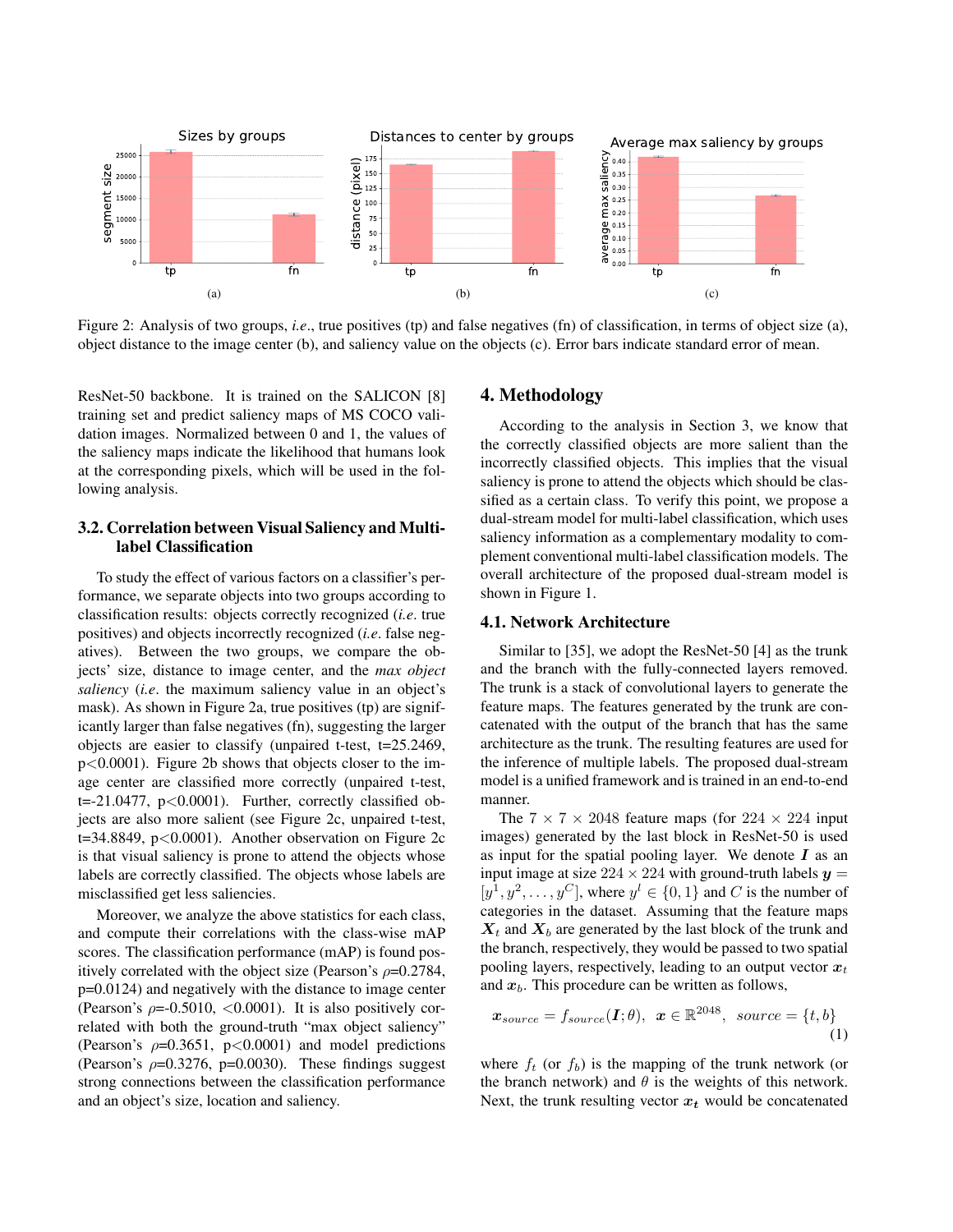with the branch resulting vector  $x_b$  to yield  $x_{cat} \in \mathbb{R}^{4096}$ . Then, a linear transformation would be done before passing its results to the loss criterion that evaluates the discrepancy between the predictions and the ground truths. This procedure can be formulated as follows,

$$
x_{cat} = \text{concatenate}(x_t, x_b) \tag{2}
$$

$$
\boldsymbol{x} = \boldsymbol{x}_{cat} \times \boldsymbol{W}, \quad \boldsymbol{W} \in \mathbb{R}^{4096 \times 2C} \tag{3}
$$

where  $c$  is the number of the feature channels.

The advantages of our architectural design are threefold: 1) The incorporation of two networks is consistent with the Feature Integration Theory [24] of human visual attention, as the top-down attention (learned from the classification task) and the bottom-up attention (learned from the saliency prediction task) are integrated in parallel. 2) Our design is relatively simple compared with [35, 27], without complex layers that could reduce the speed of model training and inference. 3) The main components of the proposed architecture can be extended or replaced with more advanced designs.

#### 4.2. Multiple Cross Entropy

Different from single-label loss as in ImageNet dataset, multinomial logistic loss (softmax loss) cannot be used directly in the multi-label classification task. This is because exponential normalization in softmax function will increase the distance among all candidates, *i.e*. the confidences w.r.t. each category, to highlight the largest candidate. This mechanism is suitable in single label classification which expects to have only one predicted label, but it is hard to align to the nature of multi-label classification task.

In this work, we adopt Multiple Cross Entropy (MCE) [13] as the loss function. First, we will compute the confidence

$$
\hat{y}_j^i = \frac{\exp(x_j^i)}{\sum_{j=0}^1 \exp(x_j^i)}\tag{4}
$$

where  $x_j^i$  is the feature w.r.t. *i*-th class from the last layer,  $j \in \{0, 1\}$  indicates the index of positive confidence and negative confidence w.r.t. a class, and  $\hat{y}$  is the confidence. After the confidences are computed, multi-class cross entropy  $\ell$  would be computed as follows

$$
\ell = -\sum_{i} \left( y^{i} \log \hat{y}_{1}^{i} + (1 - y^{i}) \log \hat{y}_{0}^{i} \right) \tag{5}
$$

where  $y^i$  is the *i*-th ground-truth label, it can either be 1 or 0.

# 5. Experiments

In this section, we introduce the experimental setup and present the results of our proposed model. Qualitative examples will be presented to help understand the characteristics of the proposed model in practice.

### 5.1. Experimental Setup

Dataset. MS COCO [14] is well-known for its rich contextual information and widely-used for multi-label classification. On the other hand, SALICON [8] is a visual saliency dataset which is built on a subset of MS COCO images to enable joint studies of image saliency and semantics. In this work, we use the MS COCO dataset for the multi-label classification task and the SALICON dataset to pre-train the sub-network for visual saliency.

Training details. Training of the proposed model consists of three phases: 1). the baseline model pre-trained on ImageNet is fine-tuned on MS COCO for the multilabel classification task. As a result, the resulting model would be used as classification trunk in Figure 1. Similarly, the baseline model also is fine-tuned on the SALI-CON dataset for saliency prediction task as the SALICON saliency [6] model did. By removing the last convolutional layer and adding a spatial pooling layer and a fullyconnected layer, the resulting saliency model can be finetuned on MS COCO training set for the multi-label classification task. Instead of using two-scale images as the input in SALICON saliency model, we use a single-scale image as the input for simplicity. The resulting classification model would be used as the classification branch in Figure 1. 2). The features of the trunk and branch will be concatenated together and followed by a spatial pooling layer and a fully-connected layer to fulfill multi-label classification task. In this phase, the weights of the trunk and the branch are frozen to merely fine-tune the fully-connected layer. 3). The resulting model of Phase 2 is used to finetune on MS COCO training set again, but without freezing weights and with a smaller learning rate. The momentum and weight decay in this work are the same as the ones in [4], *i.e*. 0.9 and 0.0001. Due to the different data nature in the MS COCO and ImageNet datasets, we use a small learning rate (1e−05 in Phase 2 and 1e−06 in Phase 3), instead of 0.1 in [4], to prevent training from skyrocketing caused by gradient explosion.

Baseline model. As we use the ResNet-50 [4] as the backbone architecture of the proposed model, we consider it as a baseline for a fair comparison. Following [18], we use global max pooling (GMP) in this work. To comprehensively evaluate the baseline model, we apply a GMP on the feature maps generated by the last building block before proceeding to the fully-connected operation.

Multi-label classification metrics. We use the same evaluation metrics as [35], i.e., mean average precision (mAP), classwise precision, recall, F1 (C-P, C-R, C-F1), and overall precision, recall, F1 (O-P, O-R, O-F1). C-P, C-R, C-F1,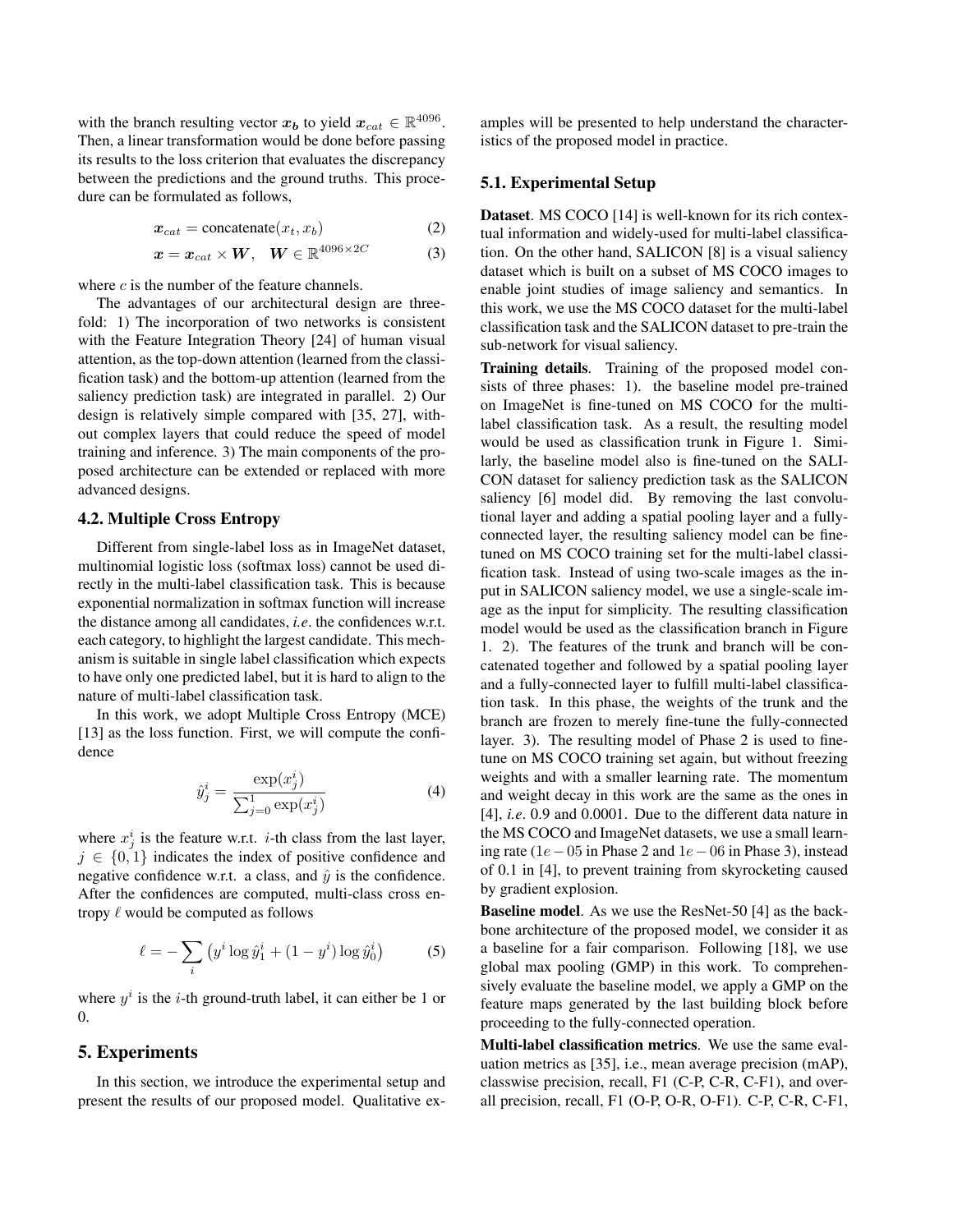Table 1: Performance on the validation set of MS COCO. C-P, C-R, and C-F1 stand for per-class precision, recall, and F-1 measure, respectively. O-P, O-R, and O-F1 stand for overall precision, recall, and F-1 measure, respectively. All the numbers are presented in percentage (%). RSN-50 Dual-stream Baseline is the model that uses the same architecture as the proposed Dual-stream model but is not finetuned on SALICON. In this way, it can show the contribution of saliency information to multi-label classification performance.

|                             | $C-P$                        | $C-R$                    | $C-F1$          | $O-P$                    | $O-R$           | $O-F1$                       | mAP  |
|-----------------------------|------------------------------|--------------------------|-----------------|--------------------------|-----------------|------------------------------|------|
| VGG MCE [13]                |                              |                          |                 |                          |                 |                              | 70.2 |
| Weak $\sup[18]$             |                              |                          |                 |                          |                 |                              | 62.8 |
| CNN-RNN[26]                 | 66.0                         | 55.6                     | 60.4            | 69.2                     | 66.4            | 67.8                         |      |
| <b>RGNN</b> [33]            |                              |                          |                 |                          |                 |                              | 73.0 |
| WELDON [2]                  |                              |                          |                 |                          |                 | -                            | 68.8 |
| Multi-CNN [32]              | 54.8                         | 51.4                     | 53.1            | 56.7                     | 58.6            | 57.6                         | 60.4 |
| CNN+LSTM [32]               | 62.1                         | 51.2                     | 56.1            | 68.1                     | 56.6            | 61.8                         | 61.8 |
| MCG-CNN+LSTM [32]           | 64.2                         | 53.1                     | 58.1            | 61.3                     | 59.3            | 61.3                         | 64.4 |
| <b>RLSD</b> [32]            | 67.6                         | 57.2                     | 62.0            | 70.1                     | 63.4            | 66.5                         | 68.2 |
| Pairwise ranking [12]       | 73.5                         | 56.4                     |                 | 76.3                     | 61.8            | $\qquad \qquad \blacksquare$ |      |
| MIML-FCN [31]               | $\qquad \qquad \blacksquare$ | $\overline{\phantom{a}}$ | $\qquad \qquad$ | $\overline{\phantom{a}}$ | $\qquad \qquad$ | $\qquad \qquad \blacksquare$ | 66.2 |
| <b>RDAR</b> [27]            | 79.1                         | 58.7                     | 67.4            | 84.0                     | 63.0            | 72.0                         | 72.2 |
| RSN-50 Baseline             | 64.6                         | 77.9                     | 57.9            | 70.8                     | 80.5            | 63.2                         | 71.5 |
| RSN-50 Dual-stream Baseline | 66.7                         | 75.4                     | 61.3            | 71.9                     | 79.4            | 65.8                         | 72.1 |
| RSN-50 Dual-stream          | 66.7                         | 78.4                     | 60.3            | 72.1                     | 80.6            | 65.2                         | 72.5 |

O-P, O-R, and O-F1 are defined as follows

$$
C\text{-}P = \frac{1}{C} \sum_{i} \frac{N_i^c}{N_i^p} \qquad C\text{-}R = \frac{1}{C} \sum_{i} \frac{N_i^c}{N_i^m} \qquad C\text{-}F = \frac{2C\text{-}P \times C\text{-}R}{C\text{-}P + C\text{-}R}
$$
\n
$$
O\text{-}P = \frac{\sum_{i} N_i^c}{\sum_{i} N_i^p} \qquad O\text{-}R = \frac{\sum_{i} N_i^c}{\sum_{i} N_i^m} \qquad O\text{-}F = \frac{2O\text{-}P \times O\text{-}R}{O\text{-}P + O\text{-}R}
$$
\n
$$
(6)
$$

where C is the number of labels,  $N_i^c$  is the number of images that correctly predicted for the *i*-th class,  $N_i^p$  is the number of predicted images for the *i*-th label,  $N_i^g$  is the number of ground truth images for the *i*-th label. More concretely, average precision is defined as follows

$$
AP_i = \frac{\sum_{k=1}^{R} \hat{P}_i(k)r_i(k)}{\sum_{k=1}^{R} r_i(k)}
$$
(7)

To compute the mAP, we collect all the predicted probabilities for each class of all the images. The corresponding predicted i-th labels over all images are sorted in descending order. The average precision of the  $i$ -th class is the mean of the average of precision of correctly predicted  $i$ -th labels.  $\hat{P}_i(k)$  is the precision ranked at k over all predicted i-th labels.  $R$  denotes the number of predicted  $i$ -th labels. Finally, the mAP is obtained by averaging AP over all classes.

### 5.2. Performance

We compare the proposed with several state-of-the-art multi-label classification models. Experimental results are shown in Table 1. For a fair comparison, we also report a variant of the proposed model, *i.e*. the dual-stream model, which follows the same training procedure as the proposed model, but without fine-tuning on the SALICON dataset in Phase 2. By comparing the proposed model to the dualstream model, we can quantify how much saliency information from saliency dataset contributes to multi-label classification. We can see that concatenating two RSN-50 baselines (*i.e*. RSN-50 Dual-stream Baseline) can improve the mAP to 72.1% from 71.5%. The additional saliency information learned by the proposed RSN-50 dual-stream model would further improve the mAP to 72.5%. Similarly, the proposed RSN-50 dual-stream model overall achieves better performances than the RSN-50 baseline in C-P, C-R, C-F1, O-P, O-R, and O-F1. C-F1 and O-F1 of the proposed RSN-50 dual-stream model are 60.3% and 65.2%, whereas the ones of the RSN-50 baseline are 57.9% and 63.2%, respectively. The improvement implies that visual saliency information is helpful for multi-label classification. Then, it is interesting to know the object size in favor of the proposed dual-stream model.

#### 5.3. Effects on Various Cluttered Scenes

To understand how saliency information working in different levels of cluttered scenes, we experiment the proposed dual-stream model with the images in different levels in terms of clutteredness and see how the performance varies in response to this factor. To quantify the level of clutteredness of an image, the number of objects/instances in the scene is one of the feasible indicators. Therefore,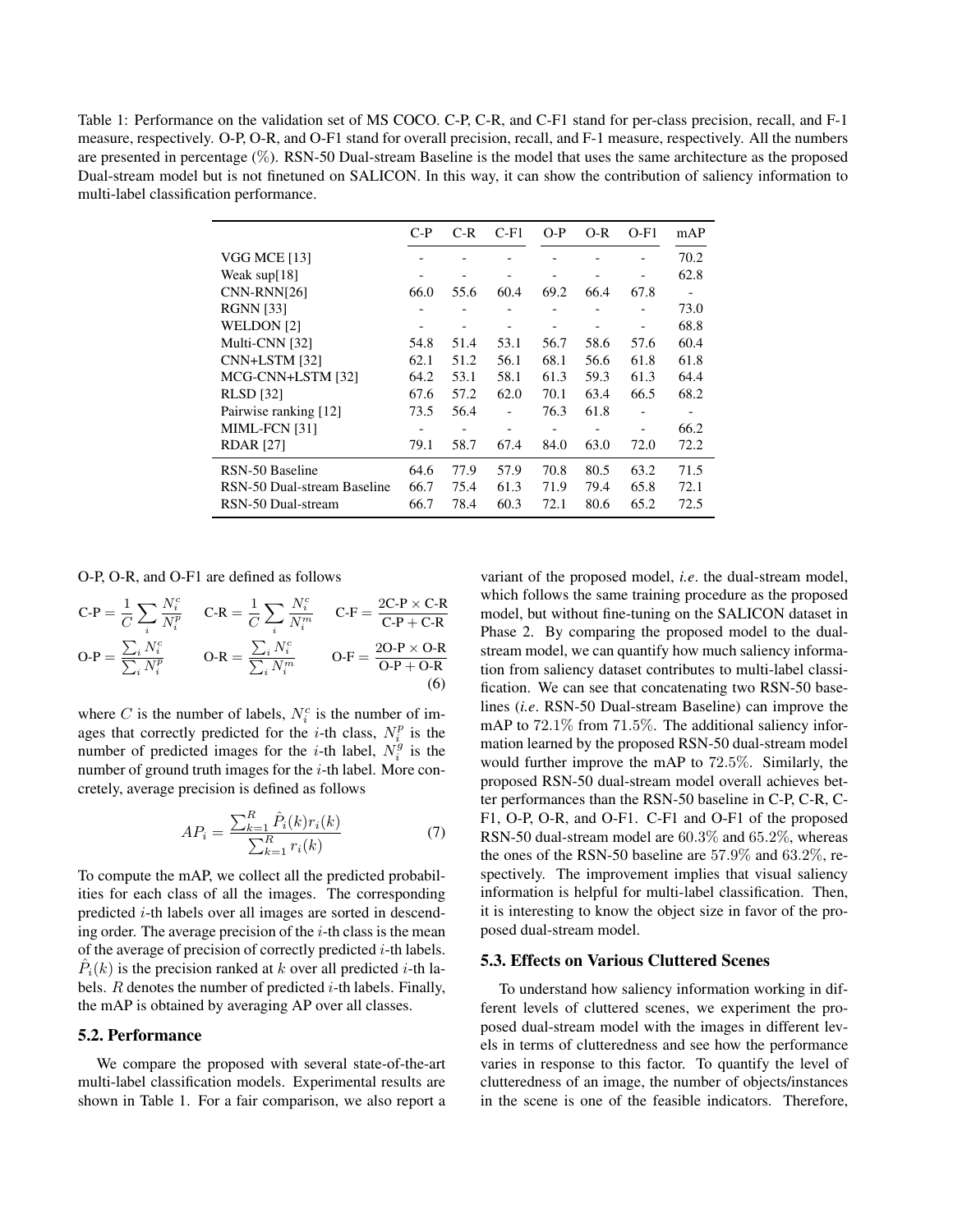

Figure 3: (a) The increase of mAPs with numbers of objects in a scene. The mAPs are smoothed by convoluting with a moving average [0.3333, 0.3333, 0.3333]. The start and the end of the mAPs vector are padded with the boundary value. This reveals how saliency information works with the numbers of objects. (b) The histogram of number of objects in a scene. It shows that the most images on MS COCO has less than 20 objects.



Figure 4: Improvement in AP w.r.t. each category with the proposed dual-stream model. It is sorted by the improvement and can be observed that APs of 70 categories out of 80 are improved by the proposed dual-stream model. This implies that the feature learned for visual saliency prediction is useful for multi-label image classification.

we first group the images in the validation set according to its number of objects. Then, we compute mAP w.r.t. each group of images.

Figure 3a shows the increase of the classification performance (mAP) with the number of objects in the image. The mAPs are smoothed by convoluting with a moving average [0.3333, 0.3333, 0.3333]. The start and the end of the mAPs vector are padded with the boundary value. It can be seen that the proposed dual-stream model consistently outperforms the baseline in images with fewer objects, while for more cluttered scenes, the performance improvement is less significant. Particularly, the additional saliency information improves the mAP from 0.7145 to 0.7304 when there is only one object in an image. This is because that saliency information captures the important regions of the object for better classification. Since the mAP is calculated upon all samples instead of an individual sample, we report the histogram of the number of objects in Figure 3b to show the distributions of the groups of images. Most images

contain less than 20 objects, and their mAPs are relatively unbiased thanks to the scale of samples.

#### 5.4. Categorical Performance

To compare the roles of saliency information across different object categories, we plot the improvements in AP (AP of the proposed dual-stream model  $-$  AP of the baseline) for each category. As shown in Figure 4, the additional saliency information provides more performance gain on the categories 'handbag', 'snowboard', 'wine glass', 'banana', 'donut', 'remote', and 'book', which on average occupy relatively small areas. On the other hand, the AP improvement of the category 'hair drier' is decreased, and its average size is relatively large and ranked at the 34th largest category. Therefore, we believe visual saliency improved the classification performance by localizing small but salient objects, which tend to be overlooked by conventional classification models.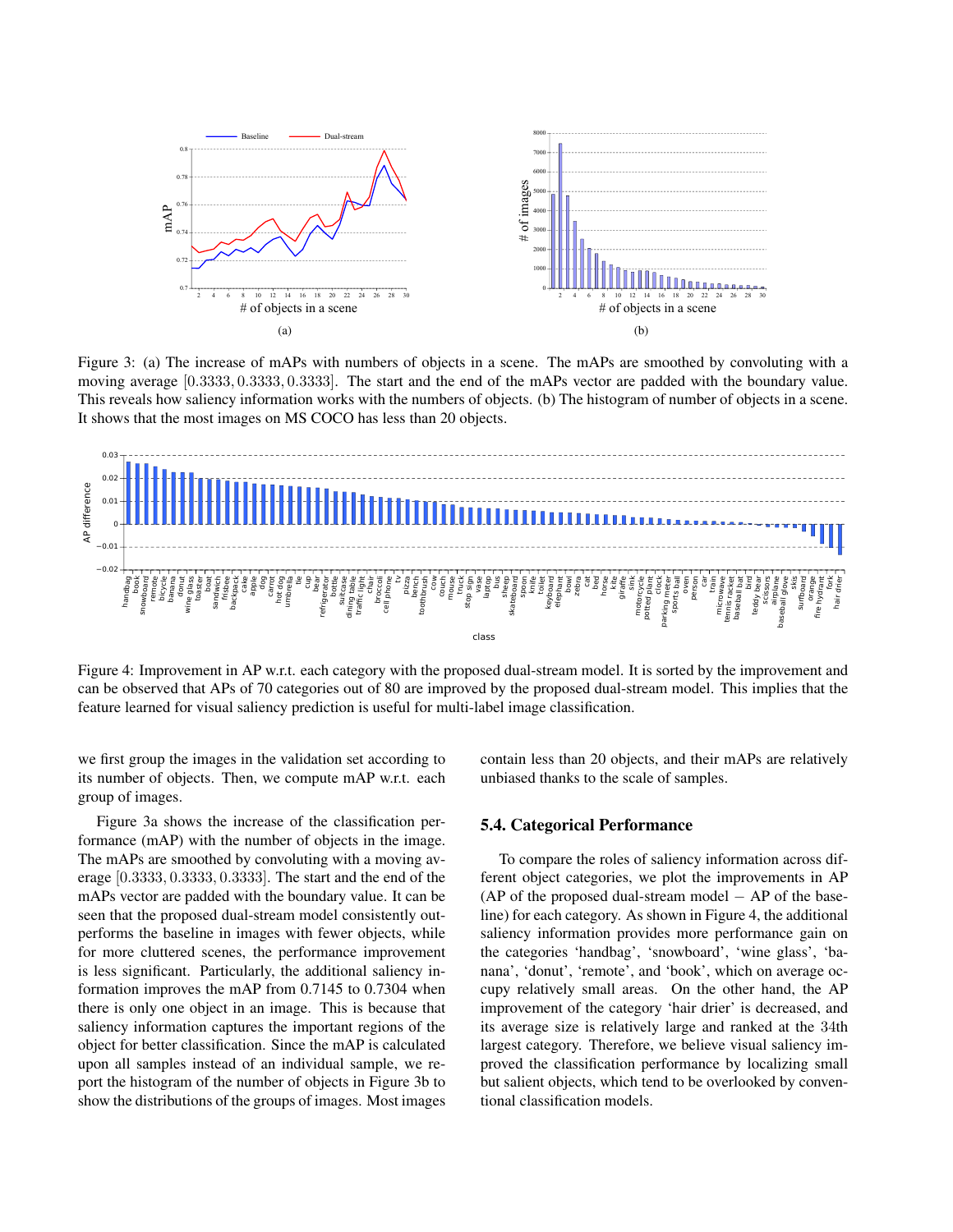

(a) Bus: 0.2042 v.s. 0.5920



(b) Tie: 0.1866 v.s. 0.6666



(c) Handbag: 0.2393 v.s. 0.8325



(d) Clock: 0.3488 v.s. 0.6884

Figure 5: Class activation maps and classification confidences of the baseline (left) and the proposed dual-stream model (right). Specifically, the images are misclassified by the baseline, but correctly classified by the proposed model. This implies that saliency information helps the model locate the regions of interest w.r.t. a certain label.

### 5.5. Visualization

In this section, we visualize class activation maps (CAMs) to illustrate how neural network features are changed by the proposed dual-stream model. As introduced by Zhou [34], by combining all features maps with classspecific weights, the CAMs localize the discriminative regions for each object category, bridging the gap between image regions and semantic labels. Figure 5, shows typical examples that are misclassified by the baseline model but correctly classified by the proposed dual-stream model. As can be seen, in the dual-stream model, CAMs focus on the relevant regions of interest, to correctly classify the corresponding objects, while the baseline localizes and classify the objects incorrectly. For instance, the dual-stream model does not attend to the man and the horse in Figure 5a when classifying the bus. Similar observations can be obtained in Figures 5b-5d.

## 6. Conclusion

In this work, we analyze the correlation between visual attention and multi-label image classification. We observe that visual saliency is correlated to the results of multi-label classification, due to better localization of semanticallyrelated regions. Inspired by the observation, we propose a dual-stream model to integrate visual attention models into multi-label image classification network. The proposed dual-stream model exploits the advantages of human visual attention data. Experimental results on the MS COCO dataset shows that the proposed dual-stream model achieves better performance to the baseline. Moreover, our analysis shows that visual saliency feature is helpful for various levels of scene clutteredness.

# Acknowledgment

This research was funded by the NSF under Grants 1849107 and 1763761, and the University of Minnesota Department of Computer Science and Engineering Start-up Fund (QZ).

### References

- [1] M. Cornia, L. Baraldi, G. Serra, and R. Cucchiara. Predicting human eye fixations via an lstm-based saliency attentive model. *arXiv preprint arXiv:1611.09571*, 2016.
- [2] T. Durand, N. Thome, and M. Cord. Weldon: Weakly supervised learning of deep convolutional neural networks. In *Proceedings of the IEEE Conference on Computer Vision and Pattern Recognition*, pages 4743–4752, 2016.
- [3] H. Hadizadeh and I. V. Bajic. Saliency-aware video compression. *IEEE Transactions on Image Processing*, 23(1):19–33, 2014.
- [4] K. He, X. Zhang, S. Ren, and J. Sun. Deep residual learning for image recognition. In *Proceedings of the IEEE conference on computer vision and pattern recognition*, pages 770–778, 2016.
- [5] G. Huang, Z. Liu, L. van der Maaten, and K. Q. Weinberger. Densely connected convolutional networks. In *Proceedings*